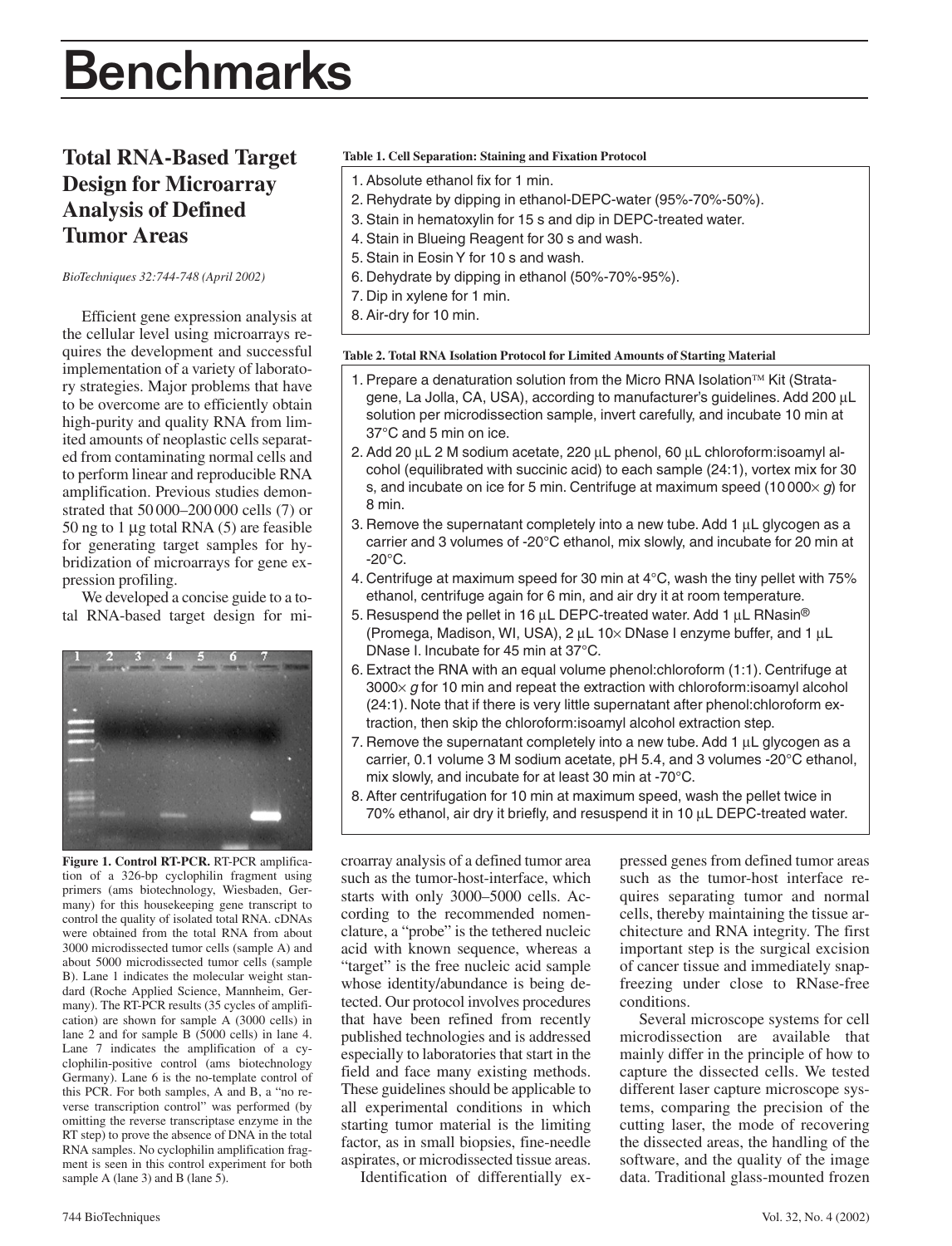# Benchmarks

#### **Table 3. Target Sample Preparation**

## **First- and Second-Strand cDNA Synthesis**

- 1. To initiate first-strand synthesis, use the SUPERSCRIPT™ Choice System (Invitrogen, Carlsbad, CA, USA). To 10 µL total RNA (see Table 2), add 1 µL 25 µM T7-oligo (dT)<sub>15</sub> primer (9), denature at 70°C for 5 min, and anneal at 42°C for 3 min. Add first-strand reaction buffer, DTT, dNTPs RNasin, 1  $\mu$ L 25  $\mu$ M template switch primer (9), and 1  $\mu$ L SUPERSCRIPT II reverse transcriptase, according to the manufacturer's instructions. Incubate for 1 h at 42°C.
- 2. Perform second-strand cDNA synthesis with the Advantage<sup>™</sup> cDNA PCR Kit (BD Biosciences Clontech, Palo Alto, CA, USA), as described in Reference 9. Extract the resulting cDNA in two steps with phenol:chloroform:isoamyl alcohol and ethanol (25:24:1), resuspend it in 16 µL DEPC-treated water, and wash it twice in a Microcon™ YM100 spin column (Amicon, Beverly, MA, USA).

## **Transcription and Linear Amplification**

- 1. Perform transcription of the dsDNA into amplified RNA with the T7 Megascript<sup>™</sup> Kit (Ambion, Austin, TX, USA), as described in Reference 9. Extend the incubation with T7 RNA polymerase to 10 h or overnight to improve the yield of RNA. Perform RNA recovery as described in our RNA isolation protocol, steps 6–8, and resuspend the pellet in 15 µL DEPCtreated water.
- 2.This amplified RNA is now the template for the next dsDNA synthesis with random hexamers in the first-strand synthesis and T7-oligo-(dT) primer in the second-strand synthesis, as described in Reference 9. Again, extract the resulting cDNA as above and use it as a template for the next transcription step into secondly amplified RNA with the T7 Megascript Kit. Perform RNA recovery as described in our RNA isolation protocol, steps 6–8, and resuspend the pellet in 10 µL DEPC-treated water.

## **Labeling**

- 1. After denaturation of this RNA at 65°C for 5 min, it was labeled in a RT reaction using 1.5 µL nucleotides (2 mM each) without dTTP, 1.2 µL dTTP (2 mM), 1.5 µL Cy5-dUTP (Amersham Biosciences, Piscataway, NJ, USA), 6 µL first-strand buffer (Invitrogen), 3 µL 0.1 M DTT, 10 µL random hexamer primer (1 mg/mL), and 2 µL SUPERSCRIPT II enzyme. Alternatively, Cy3-dUTP can be incorporated. Incubate for 1 h at 42°C, add another 1.5 µL enzyme, and incubate again for 1 h. Centrifuge briefly at 10 000× *g* and add 0.5 µL RNase H (5 U/µL). Incubate for 20 min at 37°C.
- 2. Purify the labeled cDNA by washing twice with DEPC-treated water in a Microcon YM30 spin column.

tissue samples were compared to membrane-mounted specimens. The best results were obtained with a "cut and catapult" system that combines the laser microbeam dissection with laser pressure catapulting. This system enables the separation of defined tumor areas from normal cells under optical control and the contact-free sterile transfer of the dissected material without encroachment of adjacent areas. Tissue sections  $(7-8 \mu m)$  mounted on a supporting membrane should be used. This membrane maintains tissue architecture and supports the dissection and catapulting of larger cell areas.

For microdissection, an optimized staining and fixation protocol is needed that provides acceptable morphology, despite the optical losses from stained frozen sections without coverslips, and preserves the RNA integrity (3,4). Different results were obtained depending on the tissue mounting, fixatives, and staining procedure, and an optimized staining protocol was developed (Table 1).

A primary limitation of any target design for microarray hybridization is the

amount of total RNA or poly(A) RNA that can be obtained from small samples. Despite the many previously published RNA isolation procedures that all promise high yields of pure intact RNA, we feel the quantity and quality of RNA isolated from very few microdissected cells to be the major technical obstacle. In an effort to reduce the amount of starting material, it was shown that total RNA can be used as a template for cDNA synthesis (7–9). We tested different total RNA isolation methods (Table 2) based on (*i*) cell lysis and inactivation of endogenous ribonucleases with guanidinium thiocyanate, followed by binding of RNA to a matrix, washing away proteins, DNA, and other contam-



**Figure 2. Control array hybridization.** Quality control of the total RNA-based Cy5 fluorescently labeled cDNA target in array hybridization (left). These inexpensive control arrays contain five human housekeeping gene probes (numbers 1–5) and staining (sc) and coupling (cc) controls, as indicated schematically (right). The control gene transcripts are glyceraldehyde-3-phosphate (GAPDH) (1), βactin (2), ribosomal protein 7 (3), porphobilinogen deaminase (PBGD) (4), and histone 3a (5); number 6 is the manufacturer's internal hybridization control (GeneScan Europe).